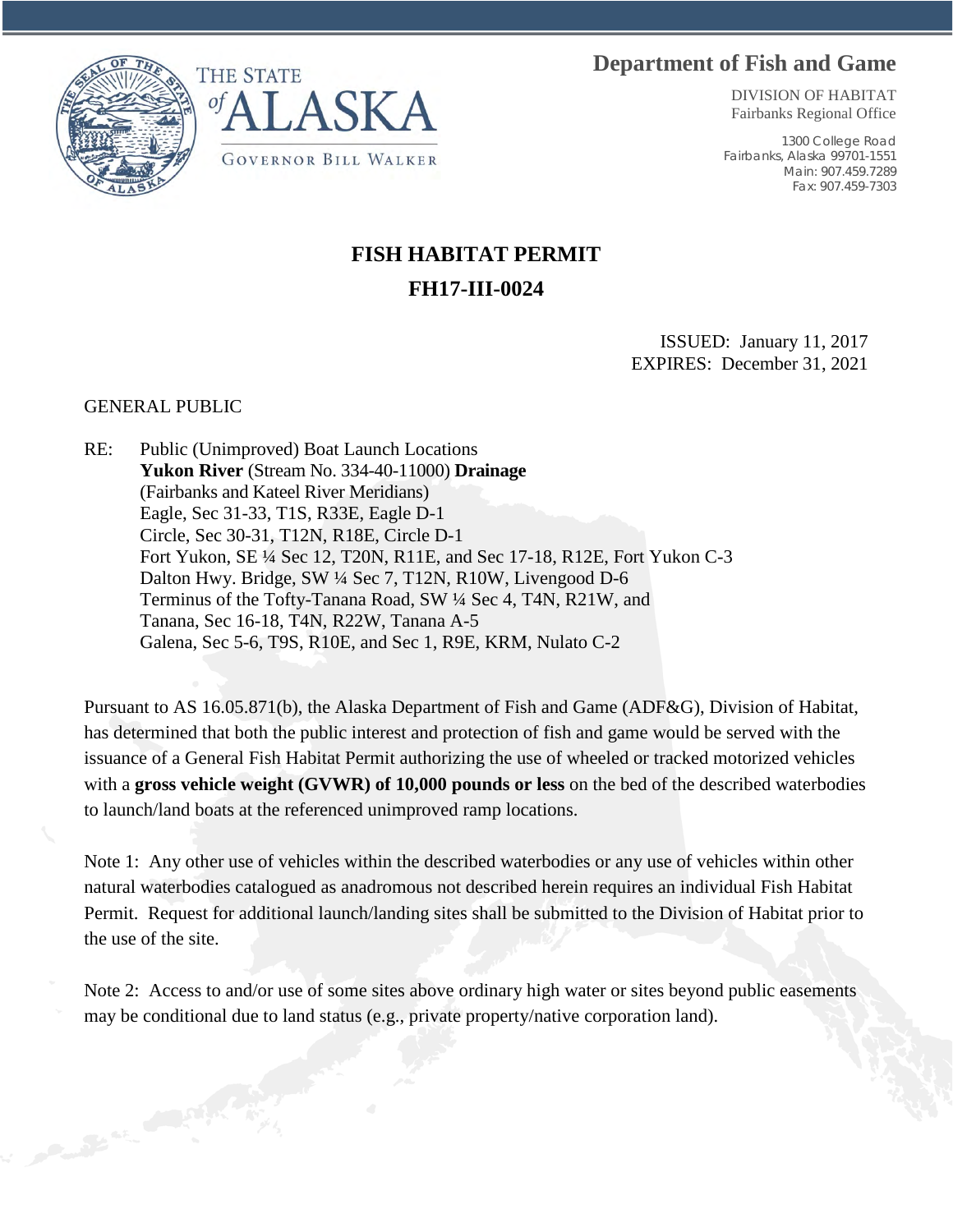## **Anadromous Fish Act**

The Yukon River and its catalogued tributaries have been specified as being important for the spawning, rearing, or migration of anadromous fishes pursuant to AS 16.05.871(a). The drainage provides habitat for a combination of salmon species, anadromous whitefish and sheefish, and also supports multiple resident fish species (e.g., Arctic grayling, northern pike, burbot).

In accordance with AS 16.05.871(d), authorization is hereby given to launch and land boats in the described waterbodies at the referenced locations using the described size of vehicle subject to the following stipulation:

1) No streambed or bank alteration, gravel removal, water use, or diversion of any kind is authorized under this permit.

The owner and/or operator of the vehicle (permittee), and/or the legal guardian of minor dependent owner/operators (permittees), is responsible for the actions of contractors, agents, or other persons who perform work to accomplish the approved project. For any activity that significantly deviates from the approved plan, you shall notify the Division of Habitat and obtain written approval in the form of a permit amendment before beginning the activity. Any action that increases the project's overall scope or that negates, alters, or minimizes the intent or effectiveness of any stipulation contained in this permit will be deemed a significant deviation from the approved plan. The final determination as to the significance of any deviation and the need for a permit amendment is the responsibility of the Division of Habitat. Therefore, it is recommended you consult the Division of Habitat immediately when a deviation from the approved plan is being considered.

For the purpose of inspecting or monitoring compliance with any condition of this permit, you shall give an authorized representative of the state free and unobstructed access, at safe and reasonable times, to the permit site. You shall furnish whatever assistance and information as the authorized representative reasonably requires for monitoring and inspection purposes.

This letter constitutes a permit issued under the authority of AS 16.05.871 and must be retained on site during project activities. Please be advised that this determination applies only to activities regulated by the Division of Habitat; other agencies also may have jurisdiction under their respective authorities. This determination does not relieve you of your responsibility to secure other permits; state, federal, or local. You are still required to comply with all other applicable laws.

In addition to the penalties provided by law, this permit may be terminated or revoked for failure to comply with its provisions or failure to comply with applicable statutes and regulations. The department